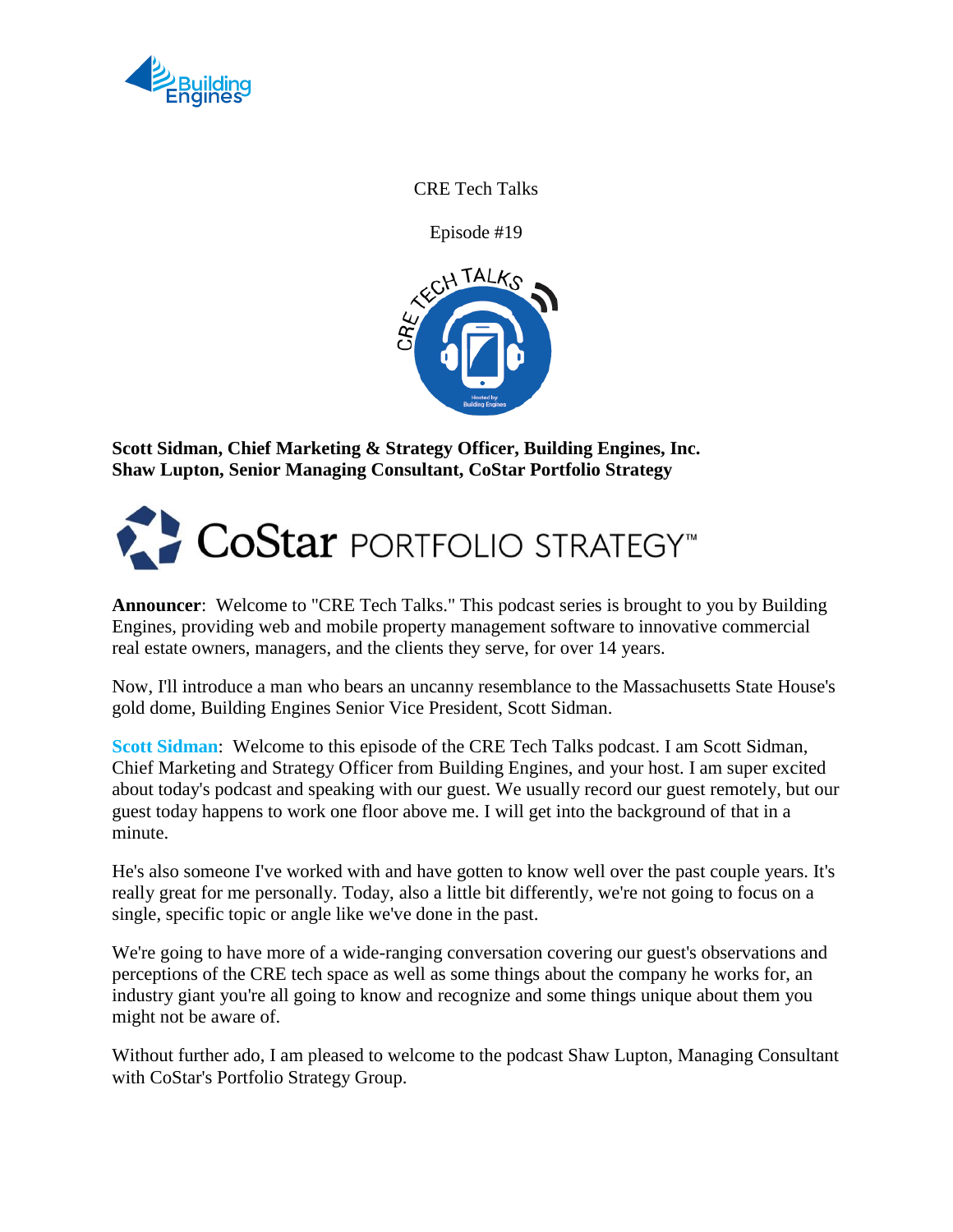

**Shaw Lupton**: It's amazing to be here, Scott. You've been a great friend and supporter of the real estate community since the early days. I'm really excited to be sitting here speaking with you in Building Engines' gorgeous new space in downtown Boston, where we recently became neighbors, one floor apart at 33 Arch.

**Scott**: That's right. You and I first met when you were kind enough to accept my application to join the Boston ULI Tech Council. That was prior to our moving in here, so now we're neighbors. Besides running into each other, we're on the same conference circuit. We see each other pretty regularly.

**Shaw**: You were kind enough to join us, Scott.

**Scott:** [laughs] Yeah, that's a great group. I think, perhaps, at another time, we might even do a podcast about the group and the mission there. I think that might be another good thing for us to talk about.

Why don't we get started by telling our audience a little bit about your professional background, how you got to CoStar, and, as always, we like to do something unique and interesting about yourself.

**Shaw**: I've been a strategy consultant to institutional real estate investors for over a decade. I certainly didn't think I'd be sitting here saying that when I entered real estate right out of undergrad. The market was hot when I started in '05, sort of like it is today, but with much lower cap rate spreads, more leverage, and less attractive market fundamentals.

When I was a student at Brandeis, I had been an assistant to an incredible professor named Ed Bayone. Ed inspired me and countless other students to enter the field. In fact, Ed was such an inspirational teacher that I think I would have gone into whatever subject he was teaching. If Ed had been a guitar instructor, I'd probably be in a rock band today.

An interesting fact about myself is that I now teach a class at Brandeis, where I've hopefully inspired a few students to go into the very exciting and rewarding field of commercial real estate.

**Scott:** That's terrific, really good story. From that starting point, when did you get to CoStar and what was the path there?

**Shaw**: Definitely. Having received some really great training at Brandeis and having worked very deliberately, when I was a student, to build out a network in real estate, I landed a great gig with the finance and capital markets team at Boston Properties. I worked and learned from the best over there for a couple years before leaving to help start up a private equity joint venture with Prudential.

Like a lot of people, I discovered the meaning of cyclicality when the credit crisis that started in residential mortgage-backed securities found its way to the CRE market. Around that time, deal volume dried up because no one knew how exposed the banks were, including the banks themselves, and no one could get debt. One interesting outcome of the credit crisis was a renewed interest in risk management. One of the few real estate firms that was hiring during that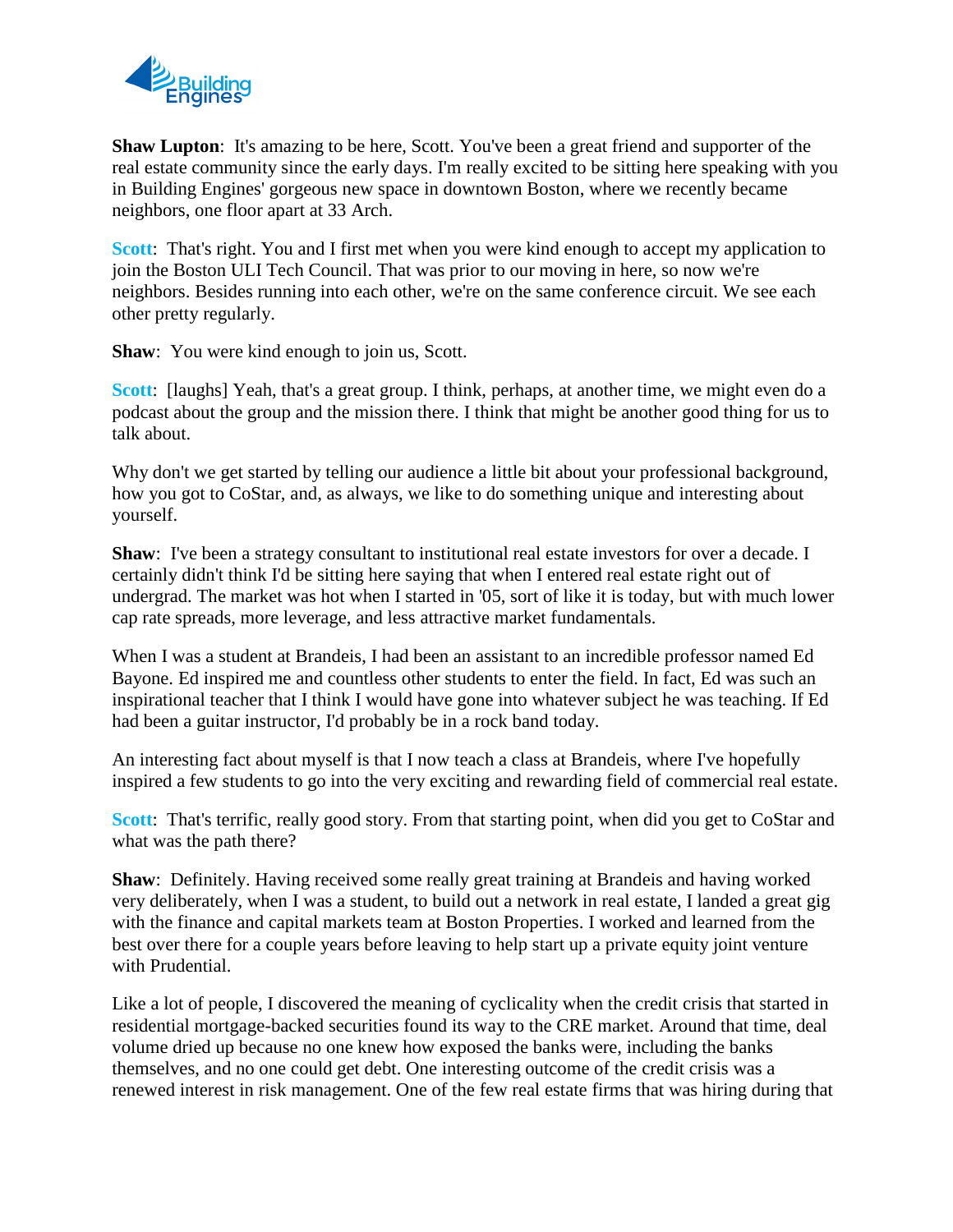

time was a firm called Property and Portfolio Research, which started in the mid '90s, as the consulting industry was really coming into its own and several Boston-based consulting firms were rising to prominence.

PPR, as it was called, through the leadership of a visionary founder named Susan Hudson-Wilson, carved a niche for itself as the leading strategy shop for institutional real estate investors.

PPR rose to prominence during a time when there was relatively little commercial real estate data available. When PPR was acquired by CoStar, shortly after I joined the team, the amount of data suddenly available to us and our clients was game changing.

**Scott**: Really interesting. I think that's probably a story that most of us aren't familiar with. I think certainly the PPR firm, but then that piece of CoStar's business. Everybody knows who CoStar is, right? If you're in the commercial real estate business, you know who CoStar is.

Maybe then tell us a little bit about what CoStar Portfolio Strategy does, who they serve, who their clients are, and what your role is in that sector.

**Shaw**: Definitely. CoStar Portfolio Strategy is real estate strategy consulting on steroids. We provide data, analytics, and advice that helps solve investors' most common problems ranging from fundraising and investor relations to acquisitions, development, and asset and portfolio management.

Since we don't invest capital or broker deals, the advice we give is a hundred percent objective. We've told clients not to do deals. We've challenged the investment theses in clients' pitch decks. We've highlighted to clients the underperforming assets in their portfolios.

We're compensated purely on our ability to help our clients make the best decisions possible. As a result, over 90 percent of our client base comes back to work with us year after year. This has remained true through the ups and downs of market cycles.

Of course, we also help our clients look good. For example, we apply custom analytics to identify off-market opportunities that fit their investment criteria. We accelerate their fundraise with bespoke investor collateral. We help them figure out where they can push harder on rents. Our team augments both the offensive and defensive capabilities of the firms we work with.

**Scott**: That's really interesting. Primarily, owners, investors at that level, maybe a little bit more. What's the relationship, then, between the Portfolio Strategy Group and CoStar, and the data that CoStar has? Are you using CoStar data to do that, or are you going outside and finding additional data sources to help your clients?

**Shaw**: Absolutely. We have at our disposal the most complete building-level database of every commercial property in the United States. That's our proprietary data, and we augment that data with third-party economy data and capital markets data.

**Scott:** Maybe now let's transition a little bit to thinking about the commercial real estate technology community, or CRE tech as it's being called these days.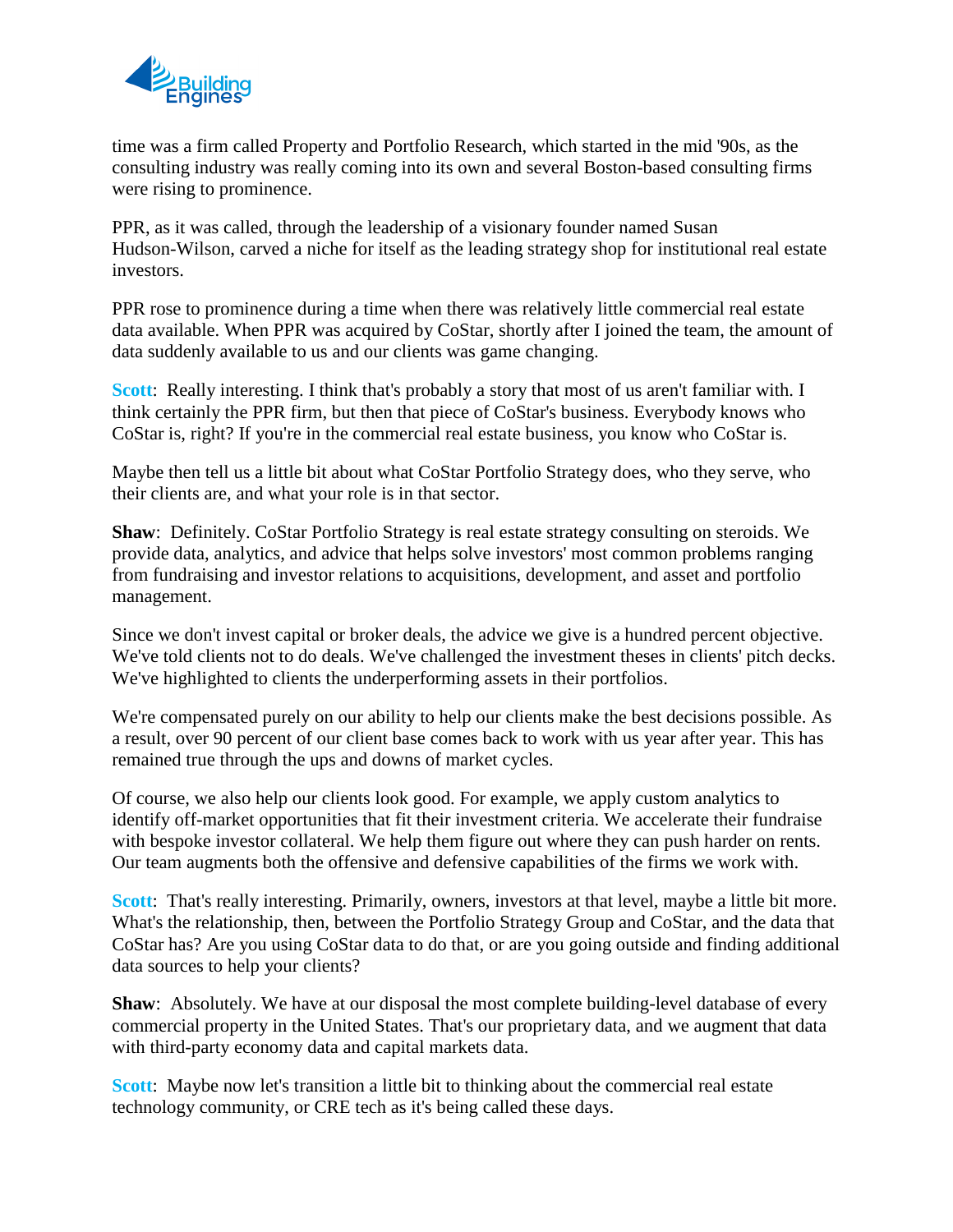

Share a little bit about your thoughts of how the community should think about CoStar, whether it's CoStar, the parent/mother company, or the CoStar Portfolio Strategy Group, and how they might think about working together cooperatively.

**Shaw**: CoStar has historically been a prolific acquirer of companies. We have a unique platform that is the go-to place for property listings as well as real estate market news, data, and analytics. We continue to watch this space very closely for great businesses whose data complements our own.

I constantly meet startups whose work complements the work we're doing at CoStar Portfolio Strategy. I'm particularly interested in solutions that address the problems building owners face. We recently partnered, for example, with WiredScore on a research piece that blended their data with ours, with some interesting takeaways for building owners.

**Scott**: Yes, I saw that news. Maybe tell me a little bit more about how that came about, what the observations were from the experience, maybe what the goals were, what you learned, and did it meet your expectations?

**Shaw**: Sure. WiredScore and CoStar have been working together since 2014 as data partners. Buildings that achieved WiredScore are showcased on CoStar so that our users can identify properties that have the best Internet connectivity.

I knew that Internet connectivity was an issue for tenants through conversations with startups. They often have to sacrifice building quality in return for a great location. WiredScore is interesting to me because they found a solution to the problem of understanding a building's digital infrastructure.

In doing so, they're generating previously unavailable data that helps us measure how the marketplace values Internet connectivity. Our report, which focuses on the Manhattan office market, has three main takeaways.

The first one, we found that buildings with Wired Certification receive higher rents than their peers. Secondly, we found that companies who depend on creative talent -- so-called TAMI firms, which stands for technology, advertising, media, and information -- are more highly concentrated in buildings with Wired Certification.

Our third finding was that Wired certified Class B properties, so awarded three out of five stars on CoStar's building rating system, generate the biggest lift in rent compared to noncertified properties.

This makes sense to us since we know that Class B buildings have a broad quality spectrum. Wired Certification sends a much needed signal to the marketplace.

**Scott:** That's really interesting, both from the perspective of a company providing real value in the marketplace -- they could make a direct connection to the owner value that you talked about before -- as well as what you're doing with it and how you're thinking about that.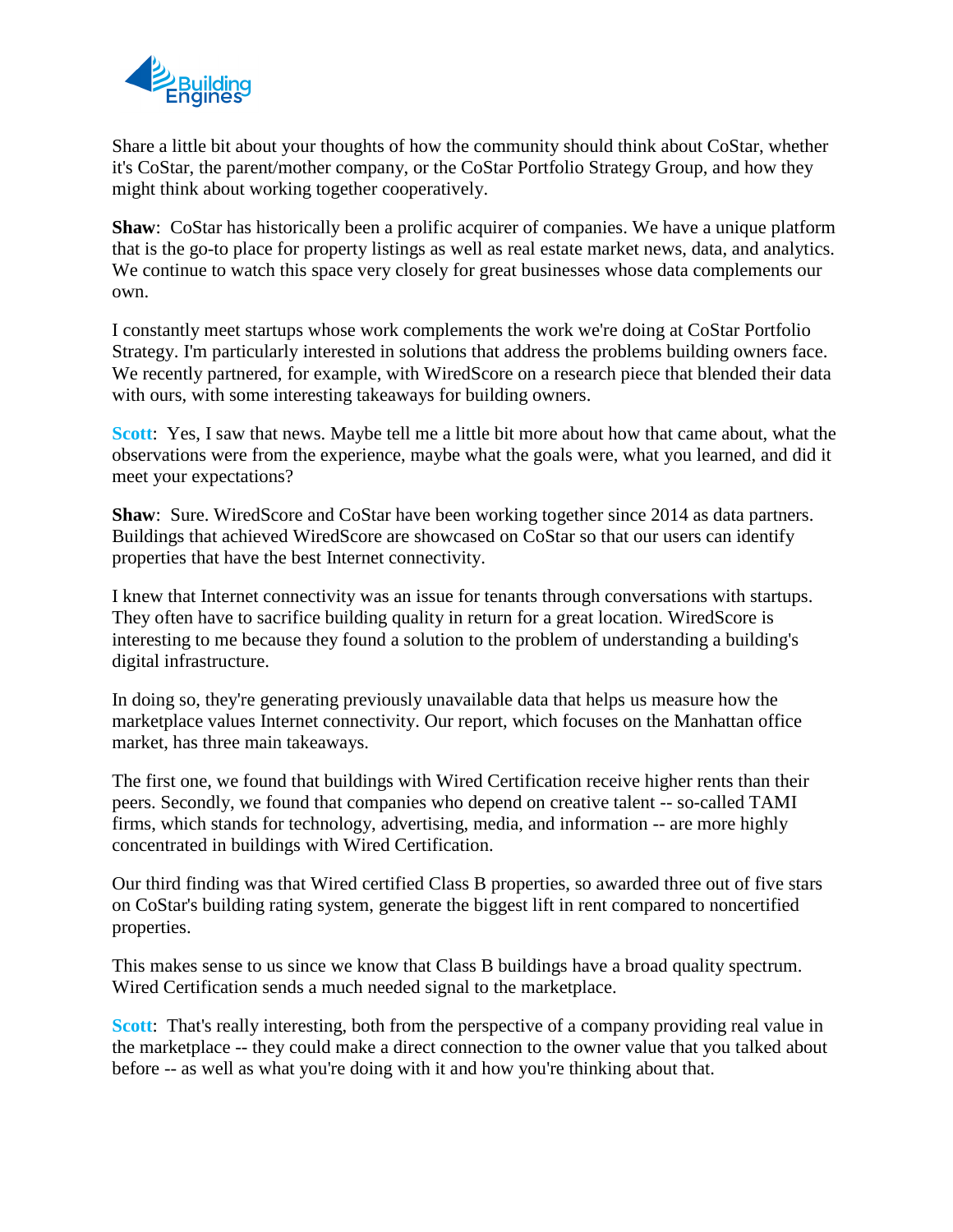

For our listeners, I did a podcast a year or so ago with Arie Barendrecht, the CEO of WiredScore. If you're interested in listening to that, that is available on our podcast page as well.

I'm going to jump back up to a question momentarily here that I missed. Given what you do and how that relates to the CRE tech movement, I've obviously had the chance to see you operate and understand your passion. Maybe talk about why you're so passionate about the CRE tech movement, and maybe the CRE tech startup movement in particular.

**Shaw**: First of all, consulting is becoming increasingly data-driven and increasingly focused on analytics products. We offer a very high-touch service that blends the CoStar technology platform with a team of advisors.

The way we deliver solutions to our clients has accordingly evolved. Because our business model is essentially to apply data and analytics to answer our clients' questions, we have a unique perspective on the problems real estate investors face.

In working with many of the world's smartest owners and lenders through several cycles, we've identified common themes that we can address more efficiently by building analytical products. We've just recently started delivering these solutions via the CoStar client portal.

In addition to working at an extremely innovative tech company and helping lead the evolution of the consulting business to become more product-focused, I'm really inspired by and enjoy working with founders in this startup space.

A few years ago, my friend, Sara Shank, and I co-founded the Urban Land Institute, Boston's real estate technology counsel, which we launched to give startup founders a support network in real estate and also to give everyone in the real estate community access to innovation.

As the head of portfolio management at Beacon Capital, Sara is ideally situated to advise startups, especially startups aimed at serving building owners. Sara and I see a lot of potential for the technology and real estate communities to help each other and to solve some of the toughest problems that are out there today.

These solutions will have broad implications for the built environment ranging from the more efficient use of urban land to less congestion on the roads, less pollution, structures that are more resilient to climate change, healthier work environments, and smarter financial risk-taking.

**Scott**: As I know Sara Shank pretty well because Beacon Capital is a client of ours, a long-time client, she is absolutely one of the rock stars on the business side of the commercial real estate technology scene.

I think she's been solely and individually responsible for driving a lot of the excitement around the CRE tech space and bringing the industry with her, which I think is one of the great things that she's done really well, and, obviously, now in partnership with you and the things you're doing. That's great to know that background.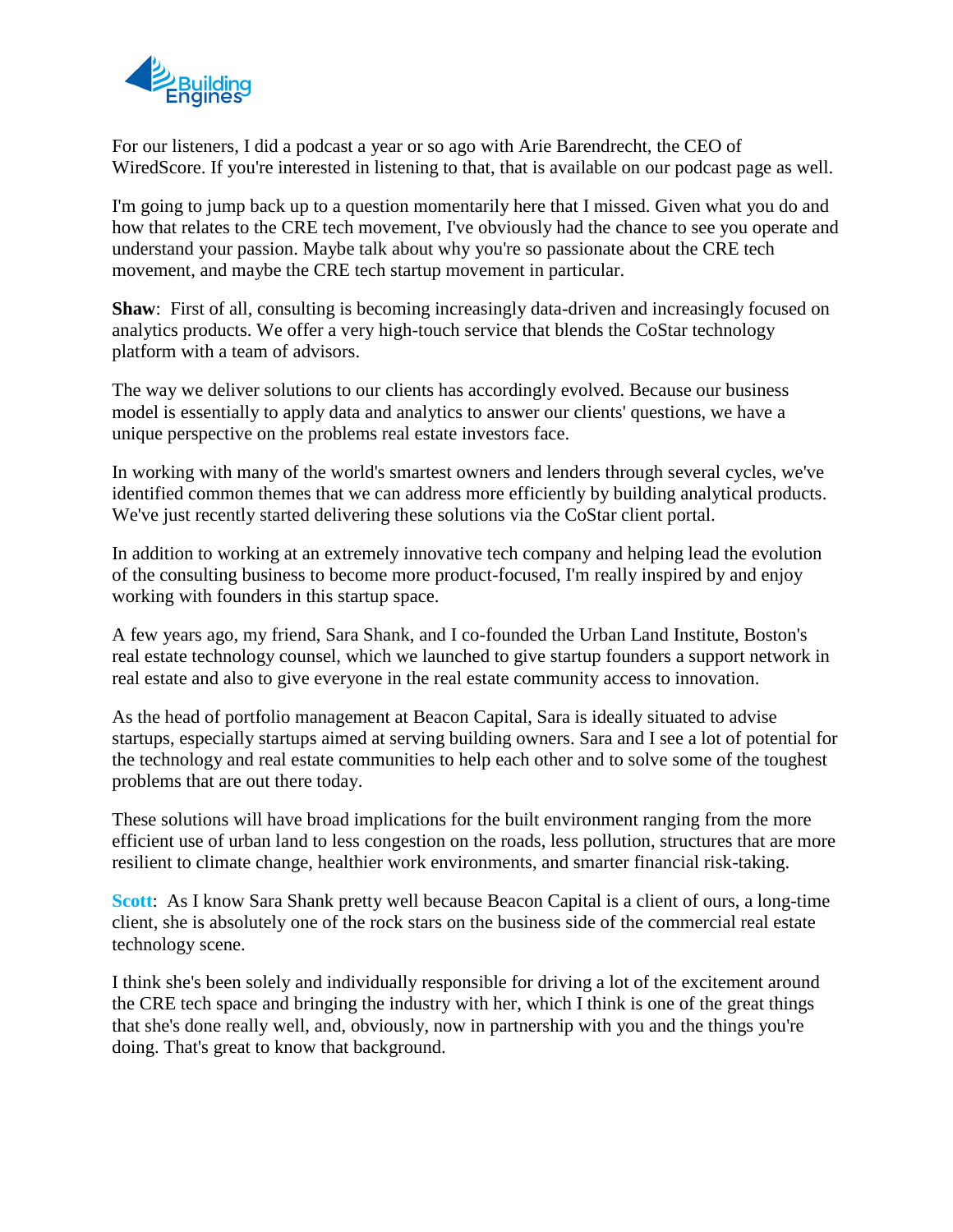

Thinking about your exposure to the marketplace and what you've been observing recently, are there any companies, technologies, or initiatives you've seen that you find particularly interesting or things that you're getting excited about?

**Shaw**: There's a growing ecosystem of both established and newer players that are springing up to deliver solutions to the industry. I think what Michael Beckerman is doing with CRE tech around news, events, and, now, advisory is really exciting. I was at one of his events a couple months ago. It was like a giant real estate tech love-fest.

WiredScore, which we spoke about already, has honed in on a very focused and widely adopted product that I think sends a much needed signal to the marketplace. There are so many smart, dedicated investors out there providing the fuel to grow at different stages.

At the accelerator stage, Aaron and the team at MetaProp come to mind. At the VC stage, Brad and the team at Fifth Wall. There are a whole bunch of Boston trailblazers doing great work as well, such as my friends Jesse and Travis at Borealis, Karin at coUrbanize, Gaby at LeasePilot, Dave at Trade Hounds, and Andrea and Steve at MIT.

**Scott**: That's great. I think you answered one of the questions I had a little bit about the perception of New York City being the epicenter of commercial real estate technology right now. Certainly, Boston is, I think, on the rise. We may be a little bit biased, but maybe just a little. That's interesting to hear. Any other thoughts about the Boston community and what you see happening here?

**Shaw**: New York is definitely a hotbed for real estate tech. I'm fortunate to work with many clients based there. I get to visit frequently. At the same time, great ideas can happen anywhere. They deserve a place to grow. This is the philosophy that drives much of our work at ULI. To use Boston as an example, though, the city isn't really important because the formula is replicable in other cities.

We're working on a program for the next national conference that will see about 7,000 ULI members come to Boston. The program will showcase a handful of early stage real estate tech companies that all started here in Boston.

We're going to ask them what it was like launching a startup here, how they've scaled beyond Boston, and how their companies might look five years from now. We'll see what the startups have to say about starting business in Boston.

**Scott:** That's great. It's great to know. I think that's an important point, just in general, about ULI, because of having been in the space a long time.

When you talk to technology companies or observe where they participate, they tend to focus on events and organizations that are very specific to operations of buildings or the leasing brokerage side of the business, so everything from BOMA to CoreNet, to Realcomm, and forget about ULI.

Maybe not forget, but are unaware of ULI as this great opportunity to reach a whole different audience or a broader audience because of the scope of what ULI does. I think that's a great point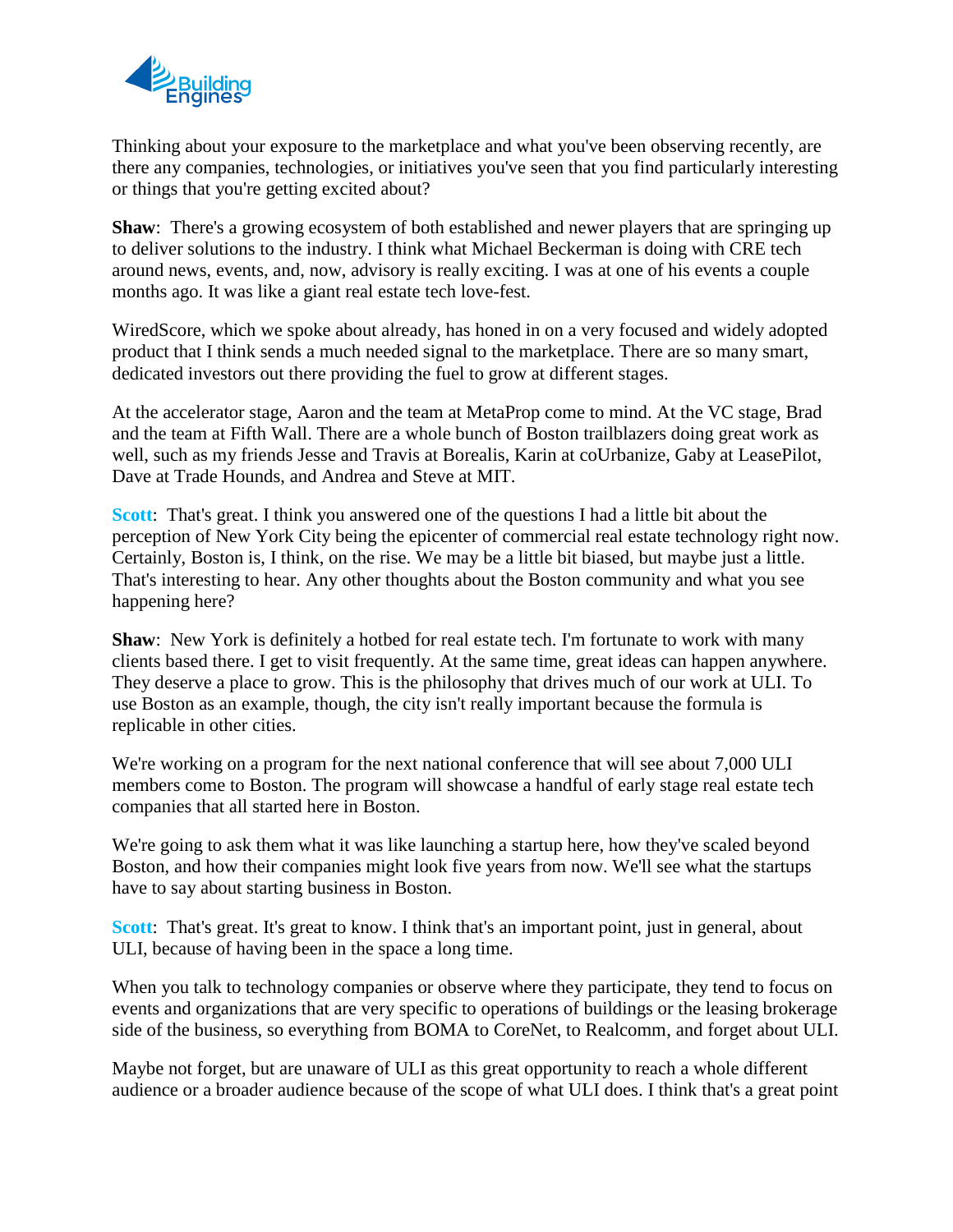

that people should consider. The Boston event is a great opportunity for them to participate. Thanks for sharing that.

Want to go back a minute to what you talked about with regard to MetaProp NYC and Fifth Wall. One of the trends we're seeing, which is really interesting, is direct investment from some of the larger commercial real estate firms like Brookfield, Hines, Boston Properties into these funds as a limited partner, participating with those.

Then you have incubators like Techstars. MetaProp was actually started as an incubator, but now they've raised a pretty significant \$40 million fund this week. Why do you think that's happening? What's going on? Why are these firms getting so directly involved with dollars in terms of funding startups?

**Shaw**: The C-Suite at real estate companies is increasingly viewing their business as a technology business. I think the real estate industry, broadly speaking, is hungry for innovation. Investing in startups lets companies access that innovation very directly. It also gives them a crystal ball into how their businesses will look in the future.

**Scott**: That's great. I think that's exactly right. Maybe the one thing I'd add to that is a little bit of risk management by doing that as well. I don't know if you agree with that.

They can count on just a little bit of mutual assurance in the success of the companies that they get behind if the biggest players are backing those. Do you see that as something that might be driving it as well?

**Shaw**: For sure. There is definitely an element of future proofing.

**Scott**: Yeah, so we'll keep an eye on that to see if that pans out, but that's certainly something I think we shall keep an eye on. Coming back to you, in your role, in your passion for this space, how do you see your role, and how you want to contribute to the CRE tech community, whether it's startup or established companies like us? What do you see personally for yourself?

**Shaw**: I've been incredibly lucky and consider myself really fortunate to have started in the industry by working for some leading real estate institutions and to have built a career at CoStar, which is interesting, challenging, and rewarding every single day. I'm really excited about continuing to help the consulting business at CoStar grow, and building more products geared toward data analytics.

I'm also really excited about building on our work within Urban Land Institute. Startups often have experience building products and scaling companies, but they need help understanding the real estate industry and connecting with advisers, customers, and investors.

ULI is the largest network of real estate and land use experts, so we're in a unique position to engage with the startup community, advise on best practices in a way that delivers the ULI mission, and accelerate the adoption of the most promising technologies.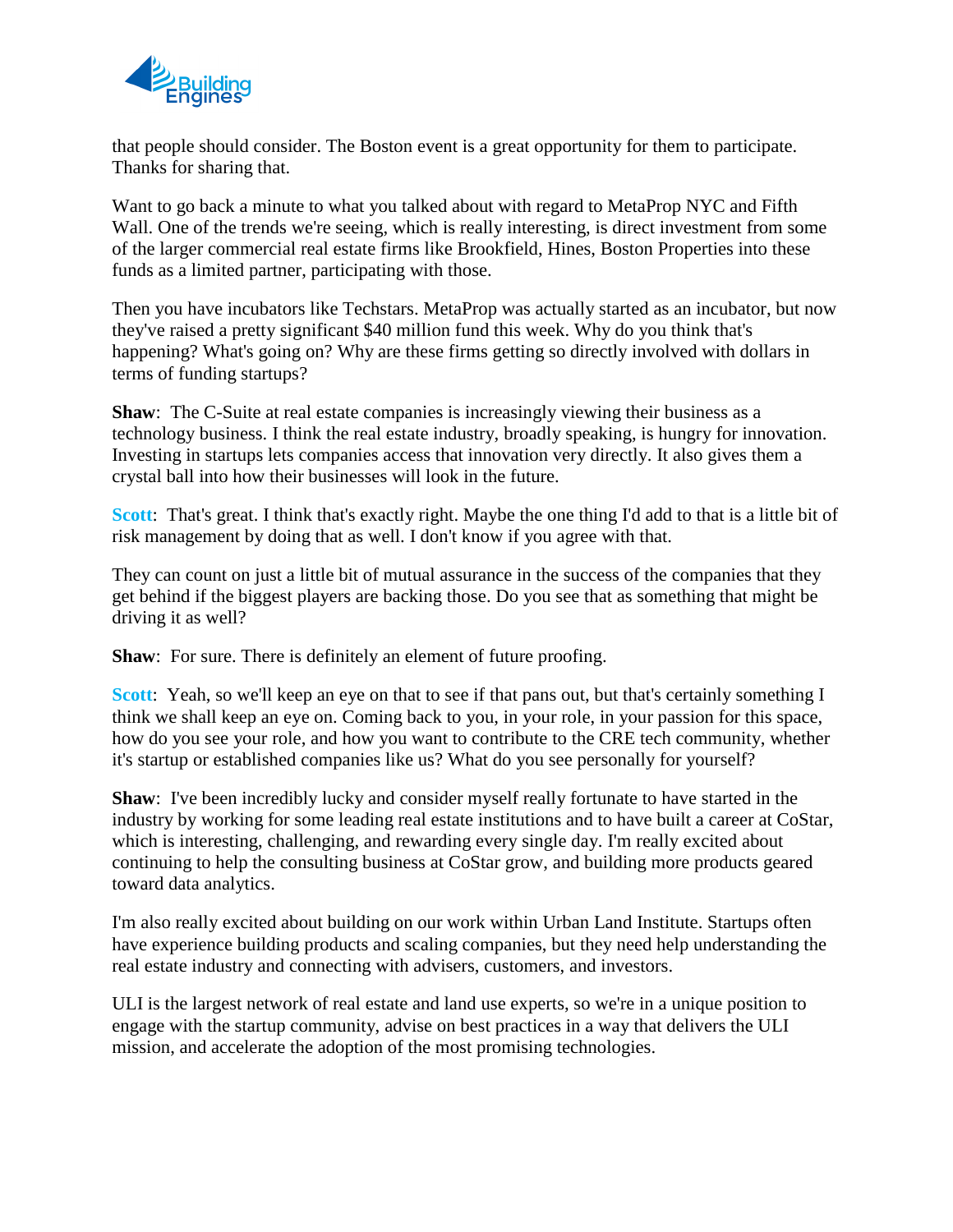

**Scott:** That's great. My advice to anybody who's at a conference and has the chance to meet Shaw, if you are a CRE tech startup or a company involved in the space, that you should actually seek him out.

Absolutely seek him out, and have the chance to talk to him. Listen to what he has to say, because his observations are often spot on. I have perceived a tremendous amount of value talking to him over the years as well.

Let's wrap it up with a bonus question, something we always like to leave our audience with. Based on your experience, your observations, three or four takeaways you would leave with a CRE tech company -- whether it's a startup, whether it's an established company -- about thinking about their business, and how they deliver value, particularly to the customer's use for beyond an investor?

**Shaw**: Sure. I've had the pleasure of meeting dozens of founders and startup CEOs in real estate technology, in addition to serving many more, shall we say, established CEOs who oversee massive real estate portfolios.

One thing that I think all the great CEOs I've met have in common is the ability to listen, really hear outside perspectives, whether those perspectives come from advisers, customers, or investors. I think that ability to listen, to empathize, that's the first step in the design thinking process that they teach you in entrepreneurship class.

As an early-stage founder or someone bringing a new product to market, take the time to really empathize with your customers. Define the problem as they view it. Ideate without boundaries. Get to a minimum viable prototype as rapidly as possible. Test your business model.

When you're the inventor of an idea that you really believe in and commit yourself to fully, I think it's easy to forget that not everyone you need to convince necessarily shares the same understanding or passion for your idea.

Speak with the people who share your knowledge and passion, but also find the people who don't. Embrace the skeptics and the casual observers. Use their feedback to make your product better.

**Scott:** Great advice, great guidance, and certainly something I think that we adhere to here and can always remind ourselves of as well. Regardless of the stage of your business, that's always good advice.

With that, I want to thank you very much, Shaw, for participating in the podcast. It was a personal pleasure to do this with you. I hope we have another opportunity. I'm sure we'll have another opportunity to do it again.

Also, we discovered a mutual affinity for good vodka. Shaw was kind enough to give us a housewarming gift of Russian Standard vodka that he and I will, maybe not right after this podcast, but surely crack open and celebrate with as well. Thank you for that. I really appreciate it. That was very kind.